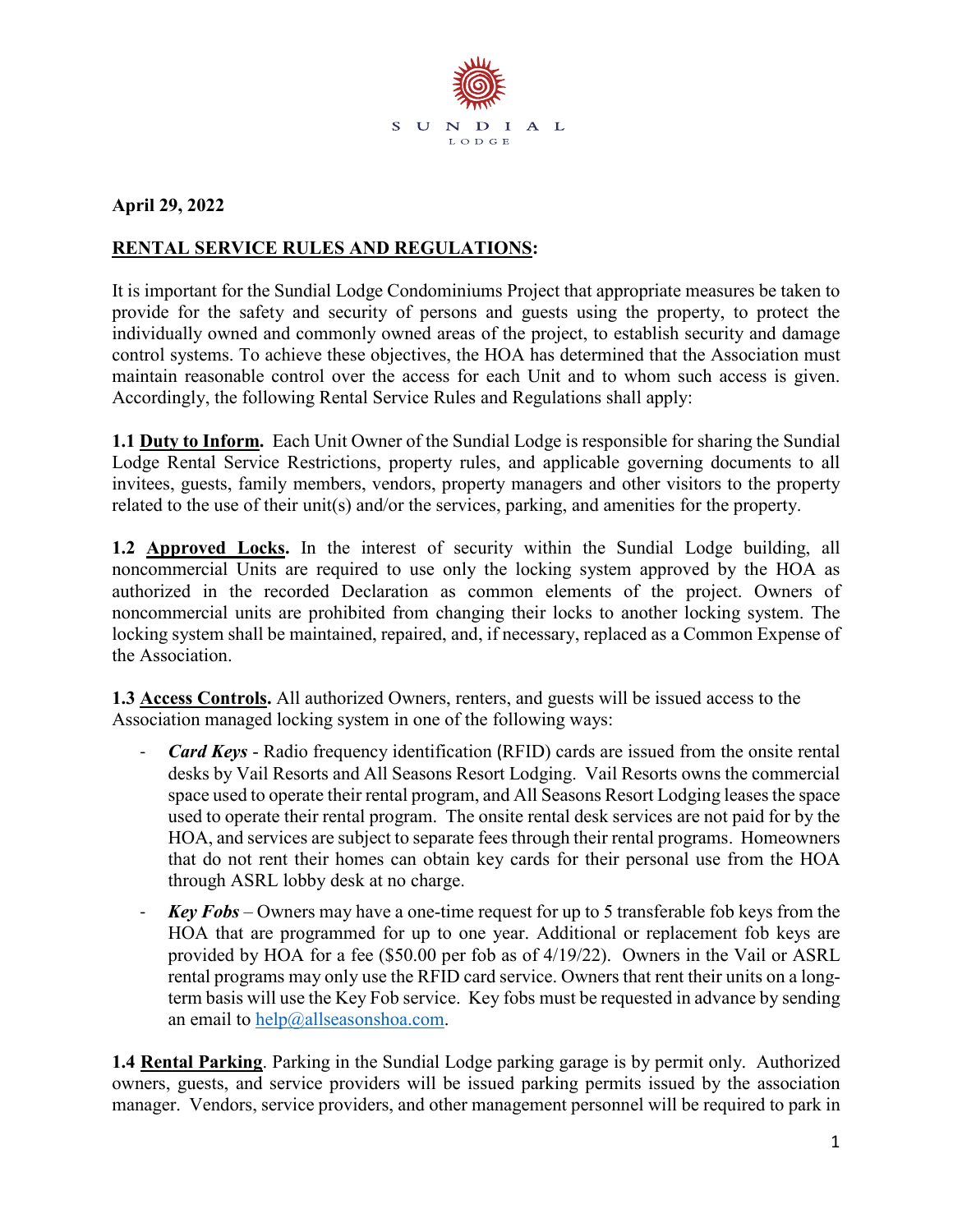the designated parking areas on a space available basis. Non-owner vehicles may not be stored or parked at the property for more than 24 hours. RVs, campers, trailers, snow mobiles, and boats are not permitted to be parked onsite at Sundial Lodge.

**1.5 Common Area Trash and Supplies.** Trash, service supplies, linens, or other items may not be stored in the common halls at any time. Trash and recycling items for owners and guests are only to be deposited in the trash enclosure in the garage. Housekeeping services for rental units are required to use the trash dumpster enclosure adjacent to the pool.

**1.6 Rental Agents Must Register**. Service personnel for rental agencies are required to register with the association management company in advance. Registration includes name, company, ID, and contact information. Approved service personnel must have distinguishing uniforms and name tags while present onsite at Sundial Lodge. Registered rental agents must hold a business license in Summit County, Utah and insured in the State of Utah.

**1.7 No Equipment in the Common Areas.** Skis, snowboards, and bicycles are not permitted to taken to any of the residential units. Ski boots may not be worn in the common hallways. The Association provides a complimentary ski lounge in the lobby and equipment storage and boot heaters during the ski season.

**1.8 Mail or Package Delivery.** The HOA will provide onsite mail/package service for owners only. Freight and large packages must be routed to an offsite mailbox or delivery service. Packages, boxes, and luggage will not be accepted at the Sundial Lodge other than through the onsite rental services for guests of Unit owners. The HOA and management company will not be responsible for items delivered to the property.

**1.9 Guest Services.** Guests staying at Sundial should be directed to contact the rental agency that they booked with for all guest service matters and assistance.

**2.0 Quiet Hours.** Sundial Lodge observes the Summit County ordinance for quiet hours between 10:00pm and 8:00am each day.

**2.1 Rules and Restrictions Apply to Everyone.** Card Key control, safety and security, application of the Rules herein, and all other appropriate policies shall be the same for all owners, renters, and guests, regardless of which rental management company or similar entity is managing any Unit. Each Unit owner is responsible for making the Rules and policies available and ensuring compliance by their guests and visitors. Fines for violations will be issued directly to the Unit owners.

## **2.2 Fines.**

2.2.a. The Board of Trustees is hereby authorized to issue fines for a violation of the Governing Documents.

2.2.b. A fine may be assessed for each type of violation of each and every specific provision, prohibition, and requirement of these Rules.

2.2.c. The fine for each individual violation of these Rules shall be in the specific amount that is provided for in this section.